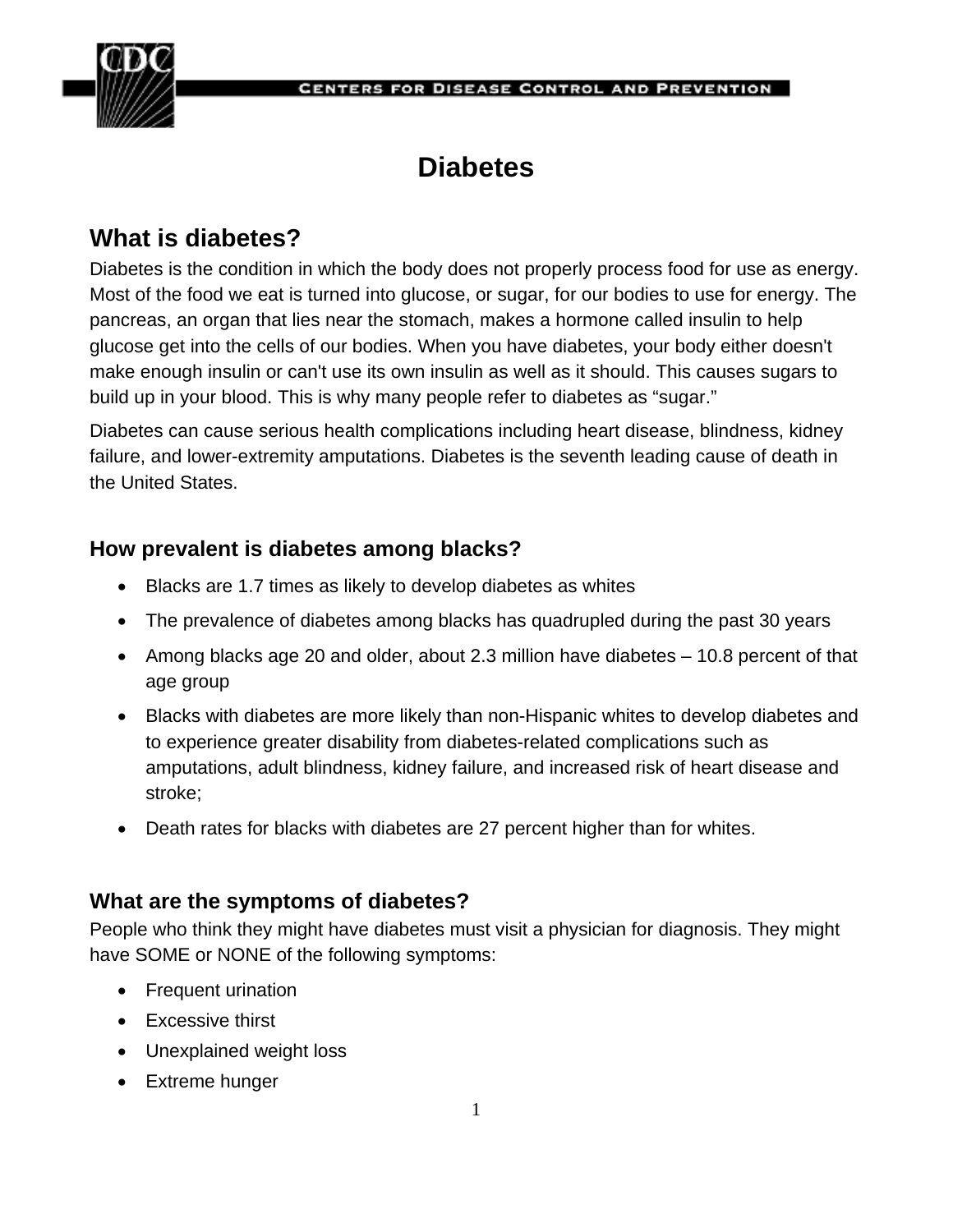- Sudden vision changes
- Tingling or numbness in hands or feet
- Feeling very tired much of the time
- Very dry skin
- Sores that are slow to heal
- More infections than usual

Nausea, vomiting, or stomach pains may accompany some of these symptoms in the abrupt onset of insulin-dependent diabetes, now called Type 1 diabetes.

#### **What are the types of diabetes?**

#### **Type 1**

Type 1 diabetes, previously called insulin-dependent diabetes mellitus (IDDM) or juvenileonset diabetes, may account for 5 percent to 10 percent of all diagnosed cases of diabetes. Risk factors are less well defined for Type 1 diabetes than for Type 2 diabetes, but autoimmune, genetic, and environmental factors are involved in the development of this type of diabetes.

#### **Type 2**

Type 2 diabetes was previously called non-insulin-dependent diabetes mellitus (NIDDM) or adult-onset diabetes. Type 2 diabetes may account for about 90 percent to 95 percent of all diagnosed cases of diabetes. Risk factors for Type 2 diabetes include older age, obesity, family history of diabetes, prior history of gestational diabetes, impaired glucose tolerance, physical inactivity, and race/ethnicity. African Americans, Hispanic/Latino Americans, American Indians, and some Asian Americans and Pacific Islanders are at particularly high risk for type 2 diabetes.

Gestational diabetes develops in 2 percent to 5 percent of all pregnancies but usually disappears when a pregnancy is over. Gestational diabetes occurs more frequently in African Americans, Hispanic/Latino Americans, American Indians, and people with a family history of diabetes than in other groups. Obesity is also associated with higher risk. Women who have had gestational diabetes are at increased risk for later developing Type 2 diabetes. In some studies, nearly 40 percent of women with a history of gestational diabetes developed diabetes in the future.